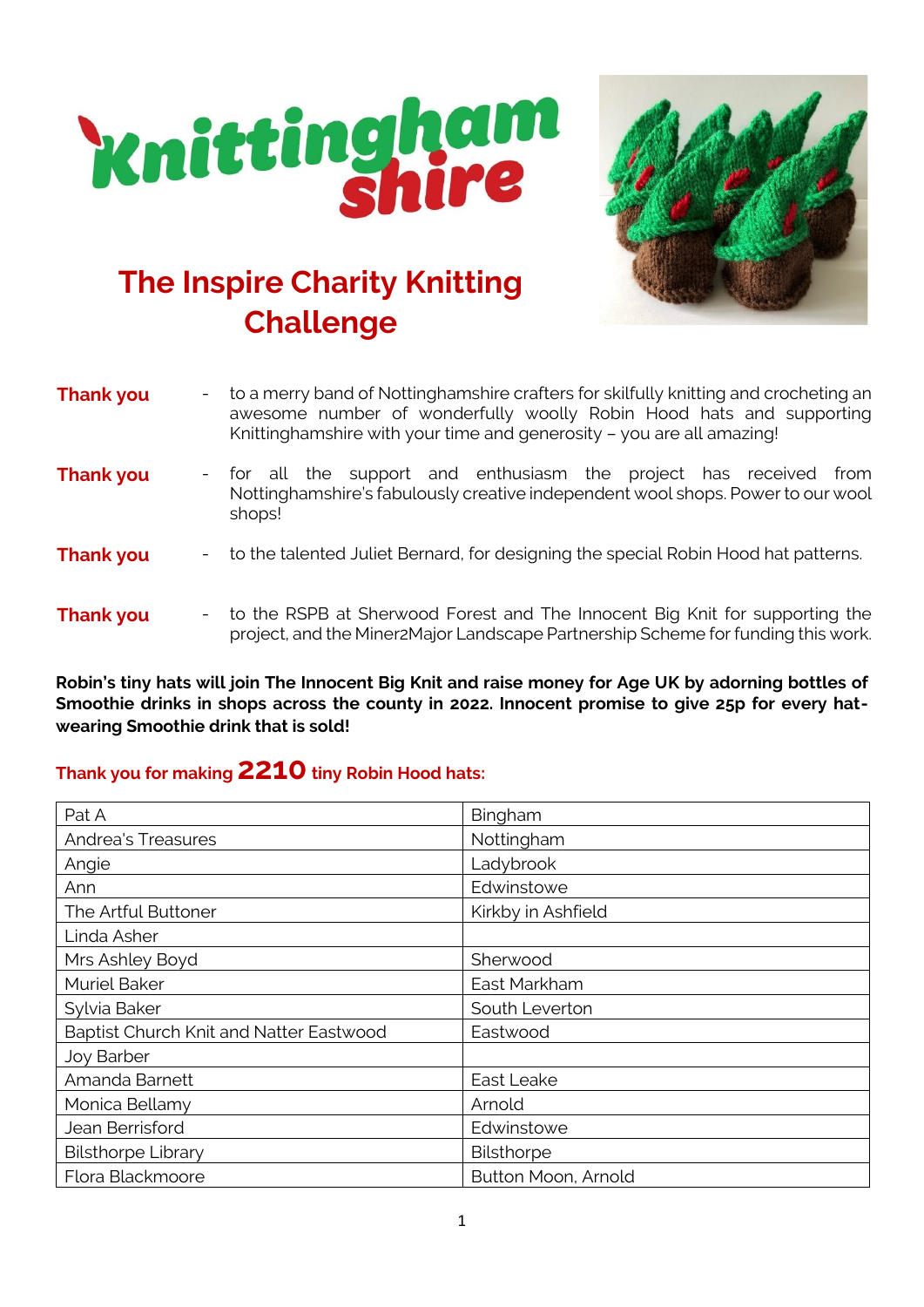| <b>Bottesford Group</b>   | Bingham                             |
|---------------------------|-------------------------------------|
| Helen Boxer               | Bingham                             |
| Kim Bradbury              | The Two Knits                       |
| Corinna Brown             | Asquith Primary School              |
| Cynthia Butler            | Edwinstowe                          |
| <b>Christine Butler</b>   | Jacksdale                           |
| <b>Button Moon</b>        | Arnold                              |
| Rachel Cameron            | Foxy Ladies, Basford                |
| Mrs Betty Carter          | Worksop                             |
| Jane Carter               | Button Moon, Arnold                 |
| Ms June Caudwell          |                                     |
| <b>Tracey Chan</b>        | Arnold                              |
| Jean Chapman              | Ollerton WI                         |
| Rhoda Charlton            | Eastwood                            |
| <b>Hazel Chesters</b>     | Radcliffe on Trent                  |
| Jane Clarke               | Blidworth                           |
| Julie Cobbin              | Carlton                             |
| Suzanne Coleman           | Sutton in Ashfield                  |
| <b>Yvonne Commons</b>     | Merry Maids, New Ollerton           |
| Community Integrated Care |                                     |
| <b>Crafty Natter</b>      | Newark                              |
| Ann Crampton              | West Bridgford                      |
| Teresa Daly               | Bingham                             |
| <b>Adela Davis</b>        | Beeston                             |
| Debbie                    | Ollerton                            |
| Denise                    | Ravenshead knit and Natter          |
| Joyce Dillon              | Worksop                             |
| Dukeries Trefoil          | Edwinstowe                          |
| Marian Elliot             | Worksop                             |
| Councillor Sybil Fielding | Worksop                             |
| Forest Town Library       | Forest Town                         |
| Catherine Forster         | Arnold                              |
| Mrs Susan Friday          | East Leake                          |
| Friends of Carlton Hill   | Carlton Hill                        |
| Carol Fritchley           | Worksop                             |
| Gail                      | Edwinstowe Knit and Natter, Tuesday |
| The Gaskell-Hall Family   | Ravenshead                          |
| Jayne Giles               | Mansfield Woodhouse                 |
| Sue Gill                  | Bingham                             |
| Janet Godwin              | Ollerton WI                         |
| <b>Gail Hall</b>          | Kirkby in Ashfield                  |
| Mrs Winifred Hammocks     | Newark                              |
| Val Hardingham            | Ollerton WI                         |
| Sheila Hartfield          | Radcliffe on Trent                  |
| Mrs Susan Hayde           |                                     |
| Cayt Hewitt               | Arnold                              |
| Carole Heyes              | Edwinstowe                          |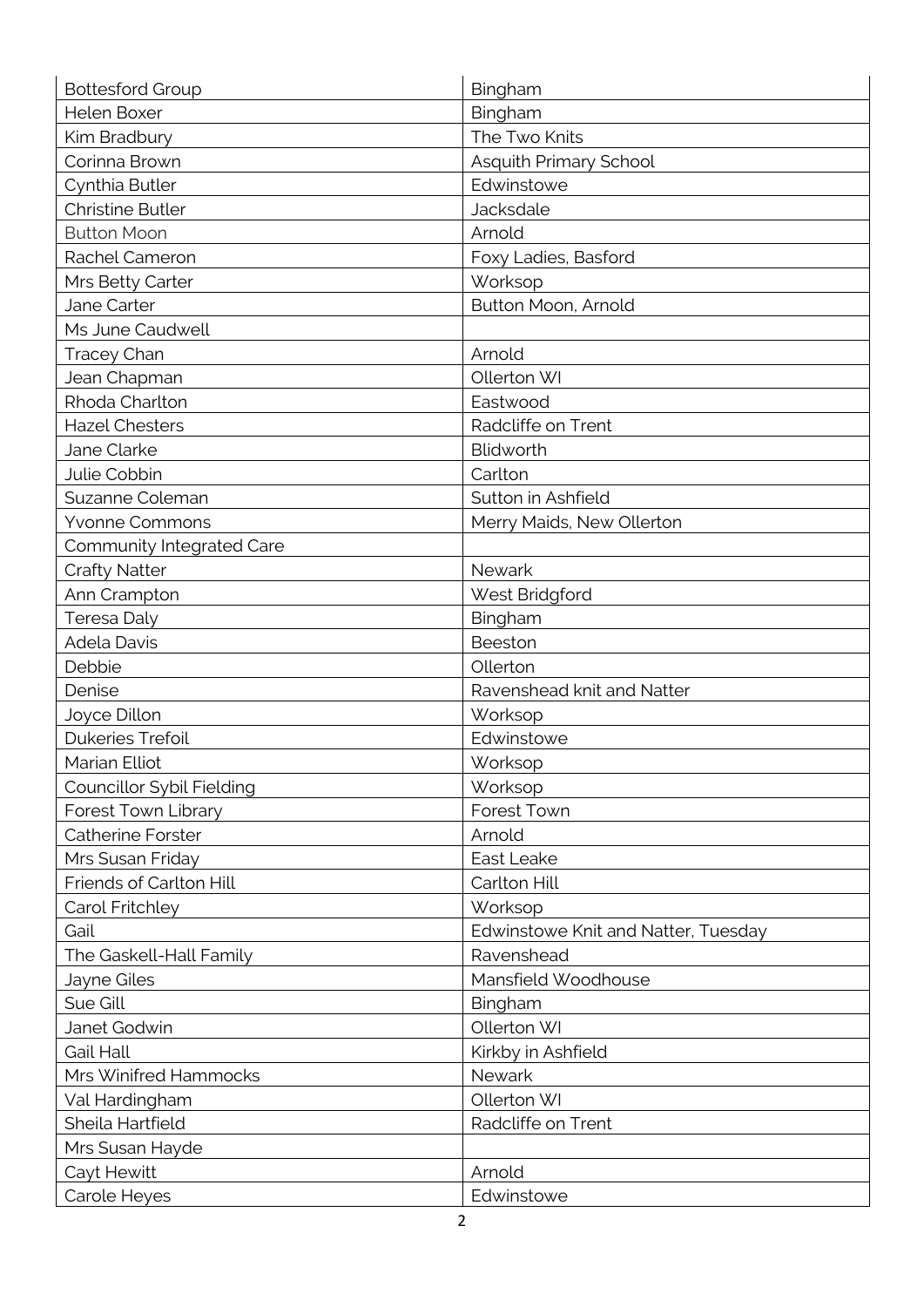| Fiona Hill                 | <b>Bircotes</b>                |
|----------------------------|--------------------------------|
| <b>Emily Hillary</b>       | East Leake                     |
| Pattie Hobson              | Bingham                        |
| Linda Huckle               | Kimberley Library              |
| Sue Hull                   | Bingham Yarn Bombers           |
| Mrs Carol Hunt             | Mansfield Woodhouse            |
| Lilly Hunt                 | Ollerton                       |
| Philippa Hunter            | Ollerton WI                    |
| Huthwaite Library          | Huthwaite                      |
| Inham Nook Library         | Inham Nook                     |
| Jean and Friends           | Woodthorpe and Carlton Hill    |
| Jayne Jones                | Sandiacre                      |
| Yvonne Jones               | Carlton in Lindrick            |
| Julia                      | Cotgrave                       |
| Sue Killeen                | East Leake                     |
| Kind Crocheter             | Beeston                        |
| Knit Nottingham            | Nottingham                     |
| Knitworking                | Carlton                        |
| Ann Lacey                  | Sherwood Forest Visitor Centre |
| Fleur Lakin                | Chilwell                       |
| Fran Lakin                 | Beeston                        |
| Mrs Lazzerini              | Bingham                        |
| Lowdham Library            | Lowdham                        |
| Louise Lowe                | Ollerton                       |
| Janine Luck                | East Leake                     |
| Mandy Maddick              | The Two Knits                  |
| Mae                        | West Bridgford                 |
| Denise Major               | Ilfracombe                     |
| Mansfield Woodhouse        | Mansfield Woodhouse            |
| Mapperley Library          | Mapperley                      |
| Margaret                   | Carlton in Lindrick            |
| Margaret                   | Edwinstowe                     |
| Marie                      | Merry Maids, New Ollerton      |
| Marshall Rowell & Co Ltd   | Eastwood                       |
| Mrs Iris Matchett          | Skegby                         |
| Ms Judith Matchett         | Skegby                         |
| Joan McGlen                | East Markham                   |
| Katherine Meakin           | Bingham                        |
| Merry Maid New Ollerton    | New Ollerton                   |
| St Michael's Knitters      | The Forest, Breaston           |
| Michelle                   | Cotgrave                       |
| Elizabeth Moody            | Foxy Ladies, Basford           |
| Karen Murphy               | <b>Bircotes</b>                |
| Neve's Momma               | Ravenshead                     |
| Nicola                     | The Two Knits                  |
| Ann Priestley              | Ruddington                     |
| Ravenshead Knit and Natter | Ravenshead                     |